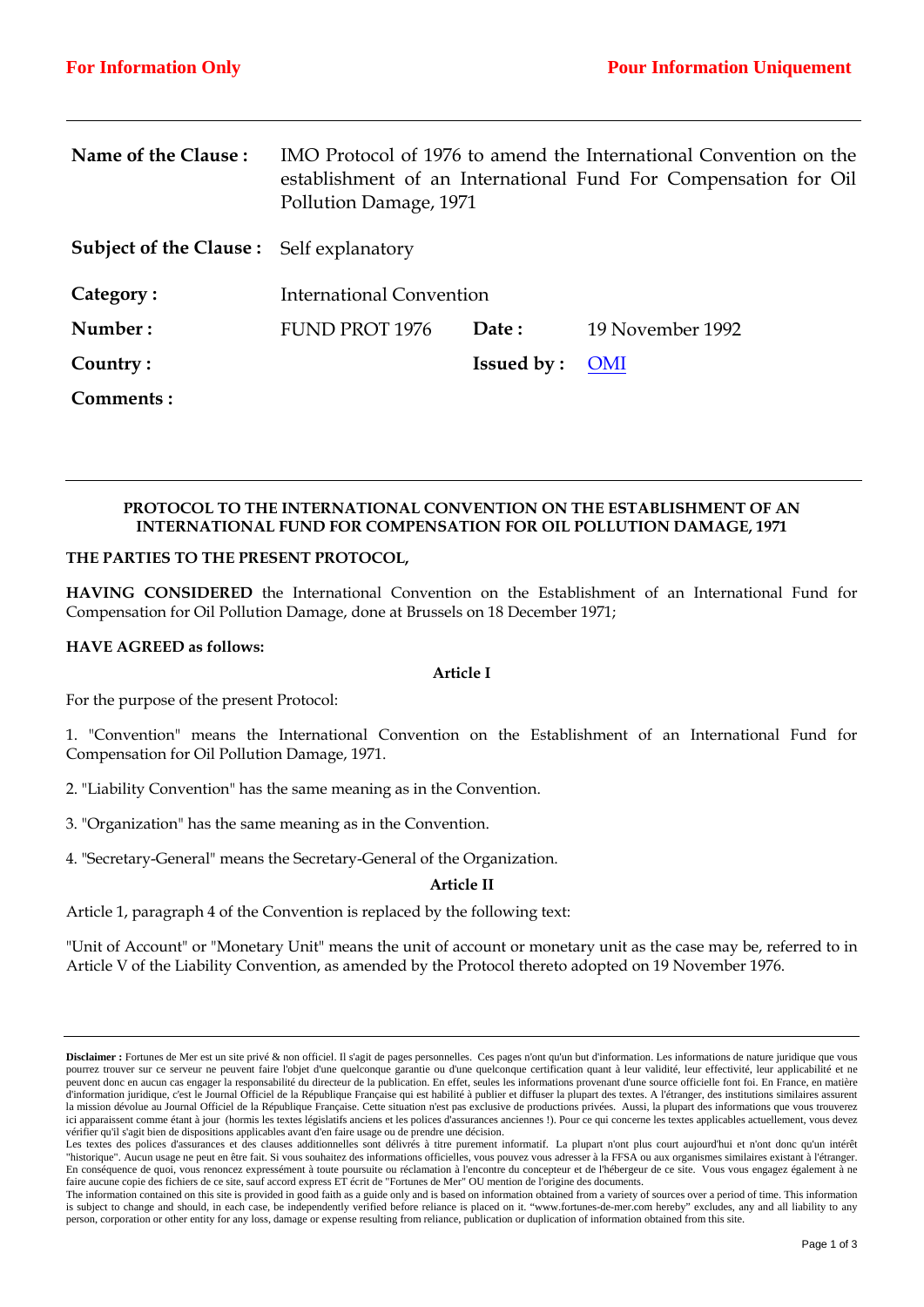# **Article III**

The amounts referred to in the Convention shall wherever they appear be amended as follows:

- (a) Article 4:
- (i) "450 million francs" is replaced by "30 million units of account or 450 million monetary units";
- (ii) "900 million francs" is replaced by "60 million units of account or 900 million monetary units".
- (b) In Article 5:
- (i) "1,500 francs" is replaced by "100 units of account or 1,500 monetary units";
- (ii) "125 million francs" is replaced by "8,333,000 units of account or 125 million monetary units";
- (iii) "2,000 francs" is replaced by "133 units of account or 2,000 monetary units";
- (iv) "210 million francs" is replaced by "14 million units of account or 210 million monetary units".
- (c) In Article 11, "75 million francs" is replaced by "5 million units of account or 75 million monetary units".

(d) In Article 12, "15 million francs" is replaced by "1 million units of account or 15 million monetary units".

## **Article IV**

1. The present Protocol shall be open for signature by any State which has signed the Convention or acceded thereto and by any State invited to attend the Conference to Revise the Unit of Account Provisions in the International Convention on the Establishment of an International Fund for Compensation for Oil Pollution Damage, 1971, held in London from 17 to 19 November 1976. The Protocol shall be open for signature from 1 February 1977 to 31 December 1977 at the Headquarters of the Organization.

2. Subject to paragraph 4 of this Article, the present Protocol shall be subject to ratification, acceptance or approval by the States which have signed it.

3. Subject to paragraph 4 of this Article, this Protocol shall be open for accession by States which did not sign it.

4. The present Protocol may be ratified, accepted, approved or acceded to by States Parties to the Convention.

# **Article V**

1. Ratification, acceptance, approval or accession shall be effected by the deposit of a formal instrument to that effect with the Secretary-General.

2. Any instrument of ratification, acceptance, approval or accession deposited after the entry into force of an amendment to the present Protocol with respect to all existing Parties or after the completion of all measures required for the entry into force of the amendment with respect to all existing Parties shall be deemed to apply to the Protocol as modified by the amendment.

## **Article VI**

1. The present Protocol shall enter into force for the States which have ratified, accepted, approved or acceded to it on the ninetieth day following the date on which the following requirements are fulfilled:

(a) at least eight States have deposited instruments of ratification, acceptance, approval or accession with the Secretary-General, and

(b) the Secretary-General has received information in accordance with Article 39 of the Convention that those persons in such States who would be liable to contribute pursuant to Article 10 of the Convention have received during the preceding calendar year a total quantity of at least 750 million tons of contributing oil.

2. However, the present Protocol shall not enter into force before the Convention has entered into force.

3. For each State which subsequently ratifies, accepts, approves or accedes to it, the present Protocol shall enter into force on the ninetieth day after deposit by such State of the appropriate instrument.